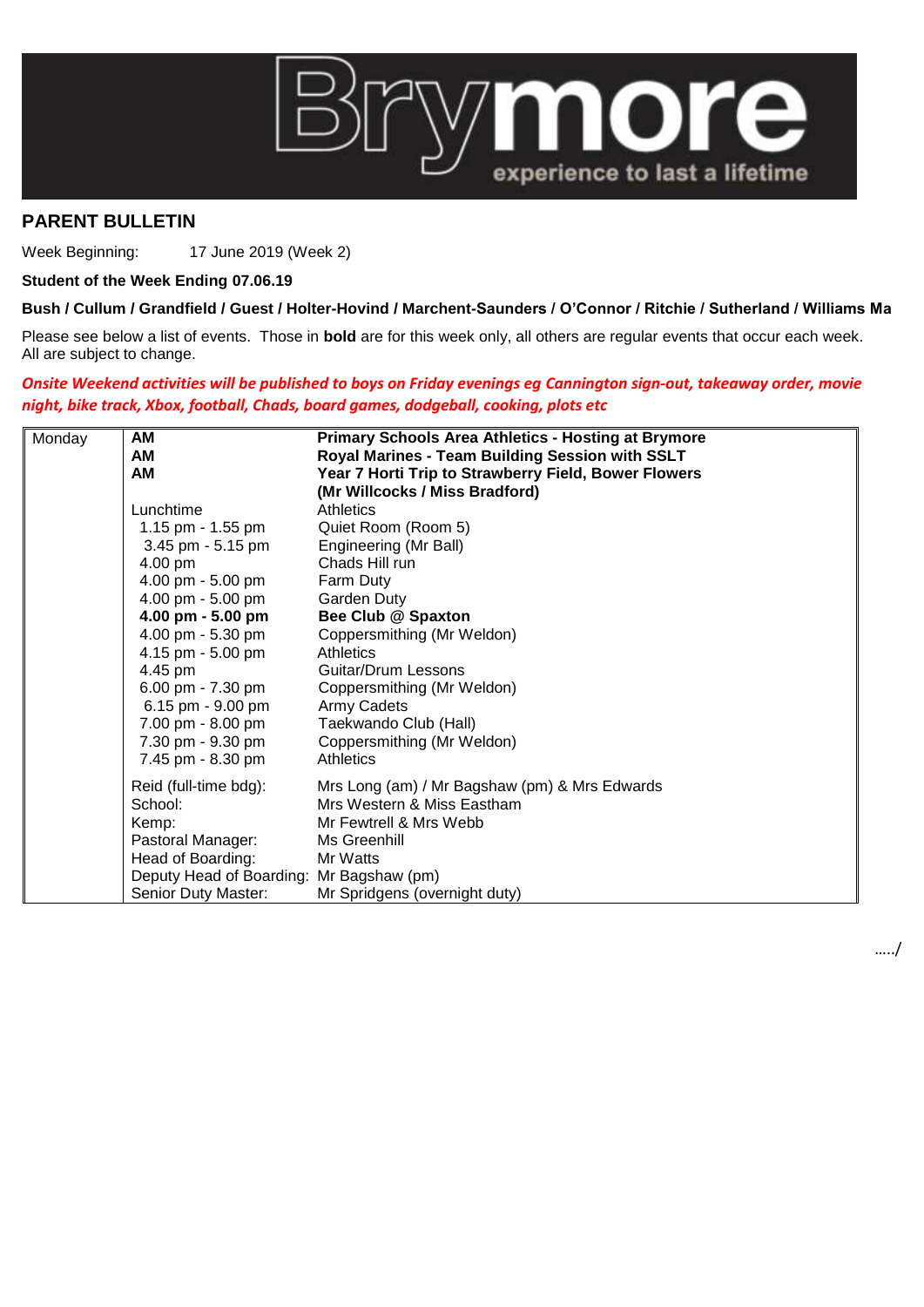| Tuesday   | ALL DAY                                   | <b>Latin Training for English Department</b>                  |
|-----------|-------------------------------------------|---------------------------------------------------------------|
|           | <b>ALL DAY</b>                            | Sedgemoor Champions - Athletics @ Yeovil (Mr Williams)        |
|           | 8.40 am - 9.00 am                         | SSLT (Head's Office)                                          |
|           | $9.30$ am                                 | Year 10 Mock Exam: Land Based                                 |
|           | Lunchtime                                 | Athletics                                                     |
|           | 1.15 pm - 1.55 pm                         | Quiet Room (Room 5)                                           |
|           | 1.15 pm                                   | Year 10 Mock Exam: Science (Biology)                          |
|           | 3.00 pm                                   | Years 7 & 8 Cricket -v- Haygrove (Away)                       |
|           | 3.45 pm - 5.15 pm                         | Tool Making/Engineering (Mr Ball)                             |
|           | 4.00 pm                                   | Chads Hill run                                                |
|           | 4.00 pm - 5.00 pm                         | Farm Duty                                                     |
|           | 4.00 pm - 5.00 pm                         | History catch-up session                                      |
|           | 4.00 pm - 5.00 pm                         | Year 9 & 10 Cricket (Mr Williams)                             |
|           | 4.00 pm - 5.30 pm                         | Welding (Mr Weldon)                                           |
|           | 4.15 pm - 5.00 pm                         | <b>Athletics</b>                                              |
|           | 4.45 pm                                   | <b>Guitar Lessons</b>                                         |
|           | 5.15 pm - 6.00 pm                         | Wood Carving (Mr Ball)                                        |
|           | 6.00 pm - 7.30 pm                         | Welding (Mr Weldon)                                           |
|           | 7.30 pm - 8.15 pm                         | <b>Bike Track (Mrs Long)</b>                                  |
|           | 7.30 pm - 8.15 pm                         | Lego Club (Mrs Webb)                                          |
|           | 7.30 pm - 9.00 pm                         | Welding (Mr Weldon)                                           |
|           | 7.45 pm - 8.30 pm                         | <b>Athletics</b>                                              |
|           |                                           |                                                               |
|           | Reid (full-time bdg):                     | Mr Bagshaw (am) / Mrs Long (pm) & Mrs Edwards                 |
|           | School:                                   | Mrs Western & Miss Eastham                                    |
|           | Kemp:                                     | Mr Fewtrell & Mrs Webb                                        |
|           | Pastoral Manager:                         | Ms Greenhill                                                  |
|           | Head of Boarding:                         | (Day) Mr Watts                                                |
|           | Deputy Head of Boarding: Mr Bagshaw       |                                                               |
|           | Senior Duty Master:                       | Mr Spridgens                                                  |
|           | SLT Member:                               | Mr Thomas                                                     |
|           |                                           |                                                               |
| Wednesday | $9.00$ am                                 | Year 10 Mock Exam: Maths                                      |
|           | 11.30 am                                  | Year 10 Mock Exam: PE                                         |
|           | Lunchtime                                 | Athletics                                                     |
|           | 1.00 pm $- 2.00$ pm                       | <b>School Nurses (Meeting Room)</b>                           |
|           | 1.15 pm - 1.55 pm                         | Quiet Room (Room 5)                                           |
|           | $1.30$ pm                                 | Year 10 Mock Exam: English Language, Paper 1                  |
|           | 3.45 pm - 5.15 pm                         | Archery (Mr Ball)                                             |
|           | 4.00 pm                                   | Chads Hill run                                                |
|           | 4.00 pm - 5.00 pm                         | <b>Farm Duty</b>                                              |
|           | 4.00 pm - 5.00 pm                         | Garden Duty                                                   |
|           | 4.00 pm - 5.00 pm                         | Year 7 & 8 Cricket (Mr Williams)                              |
|           | 4.00 pm - 5.30 pm                         | Blacksmithing (Mr Weldon)                                     |
|           | 4.15 pm - 5.00 pm                         | <b>Athletics</b>                                              |
|           | 4.15 pm - 5.00 pm                         | Board Games - School House (Miss Eastham)                     |
|           | 6.00 pm - 7.30 pm                         | Blacksmithing (Mr Weldon)                                     |
|           | 7.15 pm - 8.00 pm                         | Arts & Crafts - Reid House (Mrs Edwards)                      |
|           | 6.00 pm - 8.00 pm                         | Bridgwater & Taunton College Open Evening - Cannington Campus |
|           | 7.30 pm                                   | <b>Young Farmers Club</b>                                     |
|           |                                           | <b>Neil Garrod - Gun Dog Training</b>                         |
|           | 7.30 pm - 9.00 pm                         | Blacksmithing (Mr Weldon)                                     |
|           | 7.45 pm - 8.30 pm                         | <b>Athletics</b>                                              |
|           |                                           |                                                               |
|           | Reid (full-time bdg):<br>School:          | Mrs Long & Mrs Edwards<br>Mr Western & Miss Eastham           |
|           |                                           |                                                               |
|           | Kemp:                                     | Mr Fewtrell & Mrs Webb                                        |
|           | Pastoral Manager:                         | Ms Greenhill<br>Mr Watts                                      |
|           | Head of Boarding:                         |                                                               |
|           | Deputy Head of Boarding: Mr Bagshaw       |                                                               |
|           | Senior Duty Master:<br><b>SLT Member:</b> | Mr Spridgens<br>Mr Winter                                     |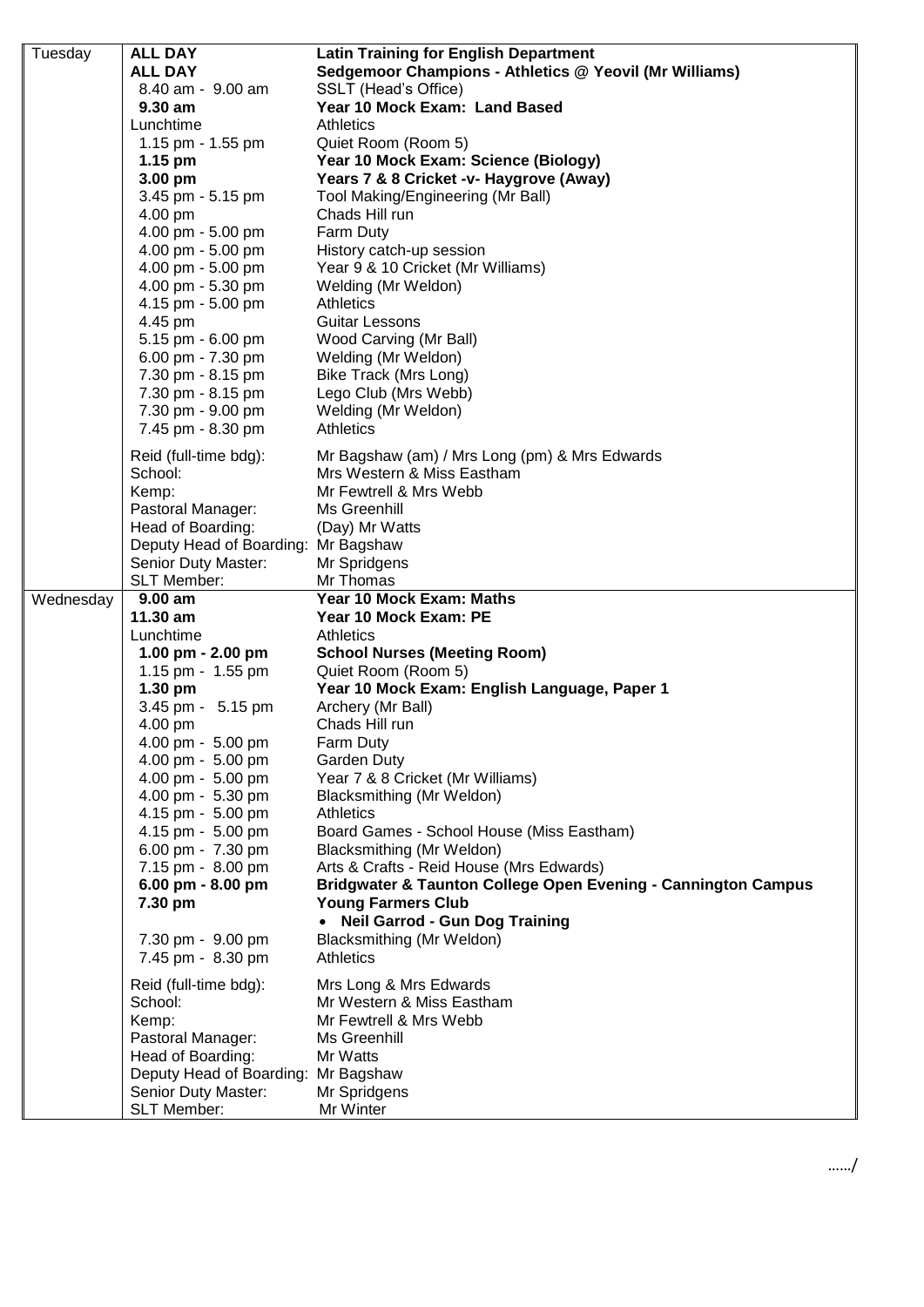| Thursday | <b>ALL DAY</b>                  | Years 7, 8 & 9 Reading Reward Trip - Go Ape, Haldon Forest, Exeter                    |
|----------|---------------------------------|---------------------------------------------------------------------------------------|
|          | $9.00$ am                       | Year 10 Mock Exam: DT                                                                 |
|          | 11.45 am                        | Year 10 Mock Exam: Engineering                                                        |
|          | Lunchtime                       | <b>Athletics</b>                                                                      |
|          | $1.00$ pm                       | Year 10 OCR PE Groups - Rugby Ready                                                   |
|          | 1.15 pm - 1.55 pm               | Quiet Room (Room 5)                                                                   |
|          | 2.00 pm                         | Year 10 Mock Exam: Geography                                                          |
|          | 3.45 pm - 5.15 pm               | Woodwork (Mr Ball)                                                                    |
|          | 4.00 pm                         | Chads Hill run                                                                        |
|          | 4.00 pm - 4.45 pm               | <b>RC Racing Cars Club</b>                                                            |
|          | 4.00 pm - 5.00 pm               | Farm Duty                                                                             |
|          | 4.00 pm - 5.00 pm               | Garden Duty                                                                           |
|          | 4.00 pm - 5.00 pm               | Cooking Club (Mrs Western)                                                            |
|          | 4.15 pm - 5.00 pm               | <b>Athletics</b>                                                                      |
|          | 4.15 pm - 5.45 pm               | Bike Track (TBC)                                                                      |
|          | 6.15 pm - 9.00 pm               | Army Cadets                                                                           |
|          | 7.30 pm - 8.00 pm               | Basketball - MUGA (Mr Fewtrell)                                                       |
|          | 7.45 pm - 8.30 pm               | <b>Athletics</b>                                                                      |
|          |                                 |                                                                                       |
|          | Reid (full-time bdg):           | Mrs Long & Mrs Edwards                                                                |
|          | School:                         | Mrs Western & Miss Eastham                                                            |
|          | Kemp:                           | Mr Fewtrell & Mrs Webb                                                                |
|          | Pastoral Manager:               | Ms Greenhill                                                                          |
|          | <b>Activities Tutor:</b>        | Mr Blake                                                                              |
|          | Duty Master:                    | Mr Ashton                                                                             |
|          | Head of Boarding:               | Mr Watts                                                                              |
|          | Senior Duty Master:             | Mr Spridgens                                                                          |
|          | SLT Member:                     | Mrs Davis                                                                             |
| Friday   | 9.00 am - 10.00 am<br>$9.00$ am | SLT - Business (Head's Office)<br>Year 10 Mock Exam: English Literature, Papers 1 & 2 |
|          | 12.30 pm                        | Year 10 Mock Exam: Science (Physics)                                                  |
|          | 1.15 pm - 1.55 pm               | Quiet Room (Room 5)                                                                   |
|          | $2.00$ pm                       | Year 10 Mock Exam: Business Studies                                                   |
|          | 3.45 pm - 4.45 pm               | X-Box Freeplay - Reid House                                                           |
|          | 4.00 pm                         | Chads Hill run                                                                        |
|          | 4.00 pm - 5.00 pm               | Farm Duty                                                                             |
|          | 4.00 pm - 5.00 pm               | <b>Garden Duty</b>                                                                    |
|          | 4.00 pm                         | Prep (Optional)                                                                       |
|          | 4.00 pm                         | <b>Senior Staff Detention:</b>                                                        |
|          |                                 | Students will be informed beforehand if it applies to them                            |
|          | 4.00 pm - 5.00 pm               | Weekly Pool Competition with prizes - Kemp House                                      |
|          | <b>TIME tbc</b>                 | Cinema Trip, Bridgwater - Cost tbc (Miss Eastham)                                     |
|          |                                 |                                                                                       |
|          | Reid (full-time bdg):           | Mrs Long                                                                              |
|          | School:                         | Mrs Western (am) / Miss Eastham (pm)                                                  |
|          | Kemp:                           | Mr Fewtrell (am) / Mrs Webb (pm)                                                      |
|          | Pastoral Manager:               | Ms Greenhill (On call overnight)                                                      |
|          | <b>Activities Tutor:</b>        | Mr Blake                                                                              |
|          | Head of Boarding:               | Mr Watts                                                                              |
|          | Senior Duty Master:             | Mr Spridgens                                                                          |
| Saturday | <b>ALL DAY</b>                  | <b>SSAA Regional Championship - Combined Events, Exeter Arena</b>                     |
|          | $9.00$ am - 1.00 pm<br>3.00 pm  | Greenbank Open Air Swimming Pool, Street £8.00 (Mr Bagshaw)<br><b>Chads Hill run</b>  |
|          | Reid (full-time bdg):           | Mr Bagshaw                                                                            |
|          | <b>Weekend Support:</b>         | Mrs Western                                                                           |
|          | Deputy Head of Boarding:        | Mr Bagshaw                                                                            |
|          | Senior Duty Master:             | Mr Spridgens (overnight duty)                                                         |
|          | <b>SLT Member:</b>              | Mr Winter (on call - telephone)                                                       |
|          | Matron:                         | 8.30 am - 10.00 pm                                                                    |